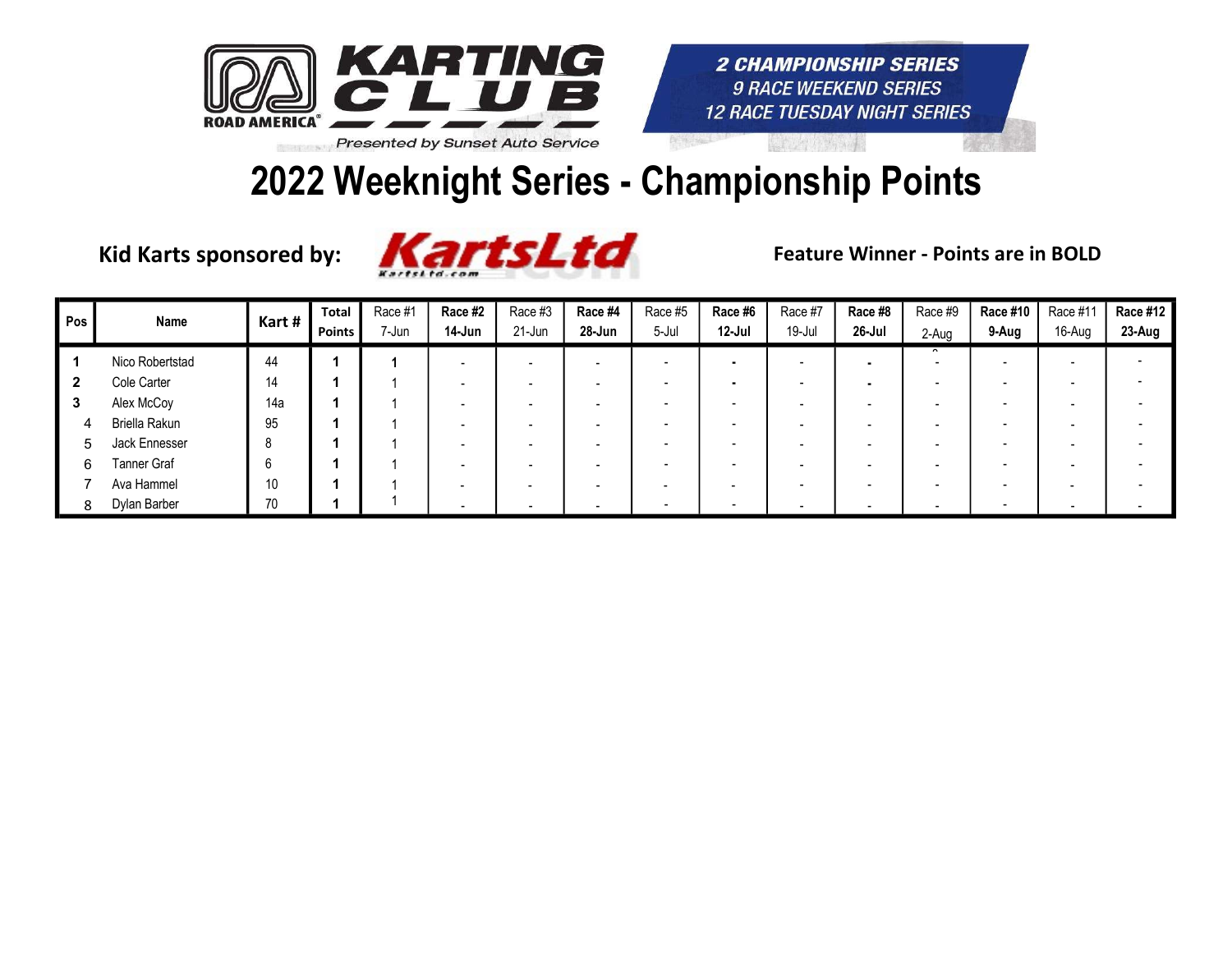

### 2022 Weeknight Series - Championship Points

Briggs 206 Cadet sponsored by: ERICGS SSTILATION Feature Winner - Points are in BOLD



| Pos          | <b>Name</b>       | Kart#       | <b>Total</b><br><b>Points</b> | Race #1<br>7-Jun | Race #2<br>14-Jun        | Race #3<br>21-Jun | Race #4<br>28-Jun        | Race #5<br>5-Jul | Race #6<br>12-Jul        | Race #7<br>19-Jul | Race #8<br>26-Jul        | Race #9<br>2-Aug | <b>Race #10</b><br>9-Aug | Race #11<br>16-Aug | <b>Race #12</b><br>23-Aug |
|--------------|-------------------|-------------|-------------------------------|------------------|--------------------------|-------------------|--------------------------|------------------|--------------------------|-------------------|--------------------------|------------------|--------------------------|--------------------|---------------------------|
|              | <b>Indy Davis</b> | 44          | 300                           | 300              | $\overline{\phantom{0}}$ |                   | $\overline{\phantom{0}}$ |                  |                          |                   | $\blacksquare$           |                  |                          |                    |                           |
| $\mathbf{2}$ | Gavin Dyer        | $\mathbf b$ | 225                           | 225              | $\overline{\phantom{0}}$ |                   | $\overline{\phantom{0}}$ |                  | $\overline{\phantom{0}}$ |                   | $\overline{\phantom{a}}$ |                  |                          |                    |                           |
| 3            | Pepper Davis      | 89          | 220                           | 220              | $\overline{\phantom{0}}$ |                   | -                        |                  | $\overline{\phantom{0}}$ |                   | $\overline{\phantom{0}}$ |                  |                          |                    |                           |
| 4            | Henryk McKay      | 71          | 177                           | 177              | $\overline{\phantom{0}}$ |                   | $\overline{\phantom{0}}$ |                  | -                        |                   | $\overline{\phantom{a}}$ |                  |                          |                    |                           |
| 5            | Leighana Rakun    | 95          | 155                           | 155              | $\overline{\phantom{0}}$ |                   | $\overline{\phantom{0}}$ |                  |                          |                   | $\overline{\phantom{a}}$ |                  |                          |                    |                           |
| 6            | Noah Roethel      | 02          | 152                           | 152              | $\overline{\phantom{0}}$ |                   | $\overline{\phantom{0}}$ |                  | $\overline{\phantom{0}}$ |                   | $\overline{\phantom{a}}$ |                  |                          |                    |                           |
|              | Mason Bach        |             | 147                           | 147              | $\overline{\phantom{a}}$ |                   | -                        |                  |                          |                   | $\overline{\phantom{0}}$ |                  |                          |                    |                           |
| 8            | Liam Fohr         | 2           | 136                           | 136              | $\overline{\phantom{a}}$ |                   | $\overline{\phantom{0}}$ |                  | $\overline{\phantom{0}}$ |                   | $\overline{\phantom{a}}$ |                  |                          |                    |                           |
| 9            | Danny Hoobchaak   | 3           | 118                           | 118              |                          |                   |                          |                  |                          |                   | $\overline{\phantom{0}}$ |                  |                          |                    |                           |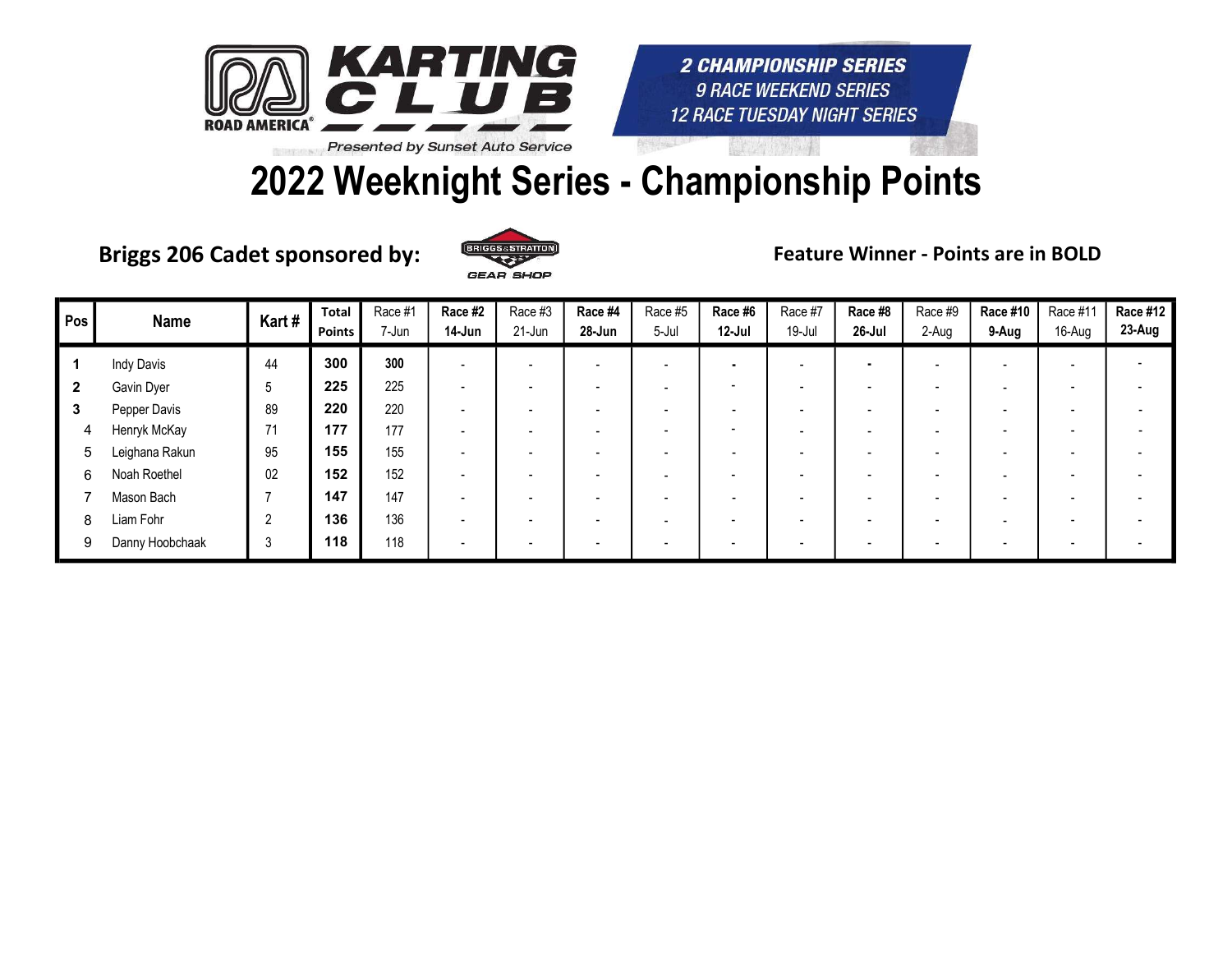

# 2022 Weeknight Series - Championship Points

Briggs 206 Sportsman sponsored by: Entry Seature Winner - Points are in BOLD



| Pos          | <b>Name</b>          | Kart# | <b>Total</b><br><b>Points</b> | Race #1<br>7-Jun | Race #2<br>14-Jun        | Race #3<br>21-Jun        | Race #4<br>28-Jun        | Race #5<br>5-Jul | Race #6<br>12-Jul        | Race #7<br>19-Jul        | Race #8<br>26-Jul        | Race #9<br>2-Aug | <b>Race #10</b><br>9-Aug | Race #11<br>16-Aug | <b>Race #12</b><br>23-Aug |
|--------------|----------------------|-------|-------------------------------|------------------|--------------------------|--------------------------|--------------------------|------------------|--------------------------|--------------------------|--------------------------|------------------|--------------------------|--------------------|---------------------------|
|              | <b>Brady Schad</b>   | 65    | 300                           | 300              | $\overline{\phantom{a}}$ |                          | ۰                        |                  | $\blacksquare$           |                          | $\blacksquare$           |                  |                          |                    |                           |
| $\mathbf{2}$ | Porter Trudell       | 29    | 240                           | 240              | $\blacksquare$           | -                        | $\overline{\phantom{a}}$ | -                | $\overline{\phantom{a}}$ | $\overline{\phantom{a}}$ | $\overline{\phantom{a}}$ |                  | $\overline{\phantom{a}}$ |                    |                           |
| 3            | Lincoln Davis        | 59    | 210                           | 210              | $\overline{\phantom{0}}$ |                          |                          |                  | $\overline{\phantom{0}}$ |                          |                          |                  |                          |                    |                           |
| 4            | Alex Haese           | 76    | 182                           | 182              | $\overline{a}$           |                          |                          |                  | $\blacksquare$           |                          | $\blacksquare$           |                  |                          |                    |                           |
| 5            | Carter Perl          | 42    | 175                           | 175              | $\overline{\phantom{0}}$ | $\overline{\phantom{0}}$ | $\overline{\phantom{0}}$ |                  | $\overline{\phantom{0}}$ | $\overline{\phantom{a}}$ | $\overline{\phantom{0}}$ |                  |                          |                    |                           |
| 6            | Slaton Baldock       | 78    | 157                           | 157              | $\overline{\phantom{0}}$ |                          |                          |                  | -                        |                          | $\overline{\phantom{a}}$ |                  | $\blacksquare$           |                    |                           |
|              | <b>Issac Roethel</b> | 2     | 128                           | 128              | $\blacksquare$           | $\overline{\phantom{a}}$ | $\overline{\phantom{a}}$ | -                | $\overline{\phantom{a}}$ | $\overline{\phantom{a}}$ | $\blacksquare$           |                  | $\overline{\phantom{a}}$ |                    |                           |
| 8            | Deklan Rohlfs        | 24    | 121                           | 121              |                          |                          |                          |                  | $\overline{\phantom{0}}$ |                          | $\overline{\phantom{a}}$ |                  |                          |                    |                           |
| 9            | Pierson Gulseth      | 12    | 105                           | 105              | $\overline{a}$           |                          | $\overline{\phantom{0}}$ |                  | $\overline{\phantom{0}}$ |                          | $\overline{\phantom{a}}$ |                  |                          |                    |                           |
| 10           | Brady Zych           | 131   | 97                            | 97               | $\overline{\phantom{0}}$ |                          | $\overline{\phantom{0}}$ |                  | $\overline{\phantom{a}}$ | $\overline{\phantom{0}}$ | $\overline{\phantom{a}}$ |                  | $\overline{\phantom{a}}$ |                    |                           |
| 11           | <b>Riley McCoy</b>   | 14    | 96                            | 96               | $\blacksquare$           | $\overline{\phantom{a}}$ | $\overline{\phantom{0}}$ |                  | $\overline{\phantom{0}}$ | $\overline{\phantom{0}}$ | $\overline{\phantom{a}}$ |                  | $\blacksquare$           |                    |                           |
| 12           | Chase Barber         | 78    | 88                            | 88               | $\overline{a}$           |                          |                          |                  | $\overline{\phantom{0}}$ |                          | $\overline{\phantom{a}}$ |                  |                          |                    |                           |
| 13           | Owen McKay           | 71    | 78                            | 78               | $\overline{a}$           | $\overline{\phantom{0}}$ | $\overline{\phantom{0}}$ |                  |                          |                          | $\blacksquare$           |                  | $\overline{\phantom{a}}$ |                    |                           |
| 14           | Eli Hendler          | 336   |                               |                  | $\overline{\phantom{a}}$ |                          | $\blacksquare$           |                  |                          |                          | $\blacksquare$           |                  |                          |                    |                           |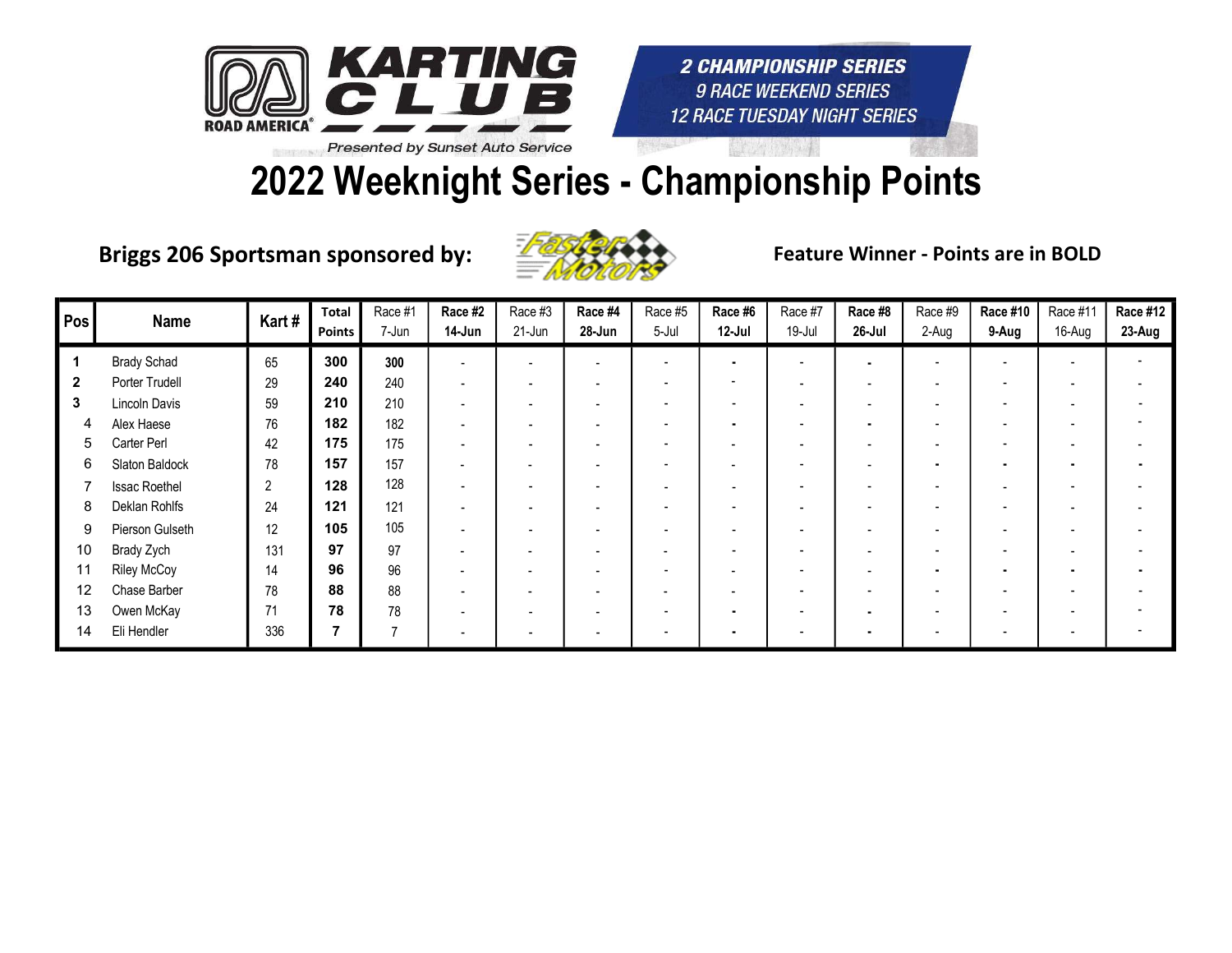

## 2022 Weeknight Series - Championship Points

Briggs 206 Junior sponsored by:  $\Box$  The Reature Winner - Points are in BOLD



| Pos          | Name              | Kart# | Total<br>Points | Race #1<br>7-Jun | Race #2<br>14-Jun        | Race #3<br>21-Jun | Race #4<br>28-Jun        | Race #5<br>5-Jul | Race #6<br>12-Jul        | Race #7<br>19-Jul        | Race #8<br>$26$ -Jul     | Race #9<br>2-Aug | Race #10<br>9-Aug        | Race #11<br>16-Aug       | <b>Race #12</b><br>23-Aug |
|--------------|-------------------|-------|-----------------|------------------|--------------------------|-------------------|--------------------------|------------------|--------------------------|--------------------------|--------------------------|------------------|--------------------------|--------------------------|---------------------------|
|              | Cade Jaeger       | 64    | 290             | 290              | $\overline{\phantom{0}}$ |                   | -                        |                  | ۰                        | $\overline{\phantom{a}}$ | $\blacksquare$           |                  | $\overline{\phantom{0}}$ | $\overline{\phantom{0}}$ |                           |
| $\mathbf{2}$ | Cale Zimmermann   | 5     | 230             | 230              | $\overline{\phantom{a}}$ |                   | $\overline{\phantom{0}}$ |                  |                          |                          | $\blacksquare$           |                  | $\overline{\phantom{a}}$ |                          |                           |
| 3            | Isaac Hendler     | 44    | 199             | 199              | $\overline{\phantom{a}}$ |                   |                          |                  | $\overline{\phantom{0}}$ |                          | $\overline{\phantom{0}}$ |                  |                          |                          |                           |
| 4            | Mason Rick        | 421   | 175             | 175              | $\overline{\phantom{a}}$ |                   | $\overline{\phantom{0}}$ |                  |                          |                          | $\overline{\phantom{a}}$ |                  |                          |                          |                           |
| 5            | Logan Perl        | 42    | 164             | 164              | $\overline{\phantom{0}}$ | -                 | $\overline{\phantom{0}}$ |                  | -                        |                          | $\overline{\phantom{a}}$ |                  |                          |                          |                           |
| 6            | Joey Senkbeil     | 25    | 164             | 164              | $\overline{\phantom{0}}$ |                   |                          |                  |                          |                          | $\overline{\phantom{a}}$ |                  |                          |                          |                           |
|              | Caleb Roethel     | 22    | 160             | 160              |                          |                   |                          |                  |                          |                          | $\overline{\phantom{0}}$ |                  |                          |                          |                           |
| 8            | Ben McCoy         | 14    | 119             | 119              | $\overline{\phantom{0}}$ |                   | $\overline{\phantom{0}}$ |                  | $\overline{\phantom{0}}$ |                          | $\overline{\phantom{a}}$ |                  |                          |                          |                           |
| 9            | Elijah Feyereisen | 59    | 118             | 118              | $\overline{\phantom{0}}$ |                   | $\overline{\phantom{0}}$ |                  |                          |                          | $\overline{\phantom{a}}$ |                  |                          |                          |                           |
| 10           | Logan Rohlfs      |       | 105             | 105              | $\overline{\phantom{0}}$ |                   | $\overline{\phantom{0}}$ |                  |                          |                          | $\overline{\phantom{a}}$ |                  |                          |                          |                           |
| 11           | Finn Ratajczak    | 55    | 92              | 92               |                          |                   | $\overline{\phantom{a}}$ |                  |                          |                          | $\blacksquare$           |                  |                          |                          |                           |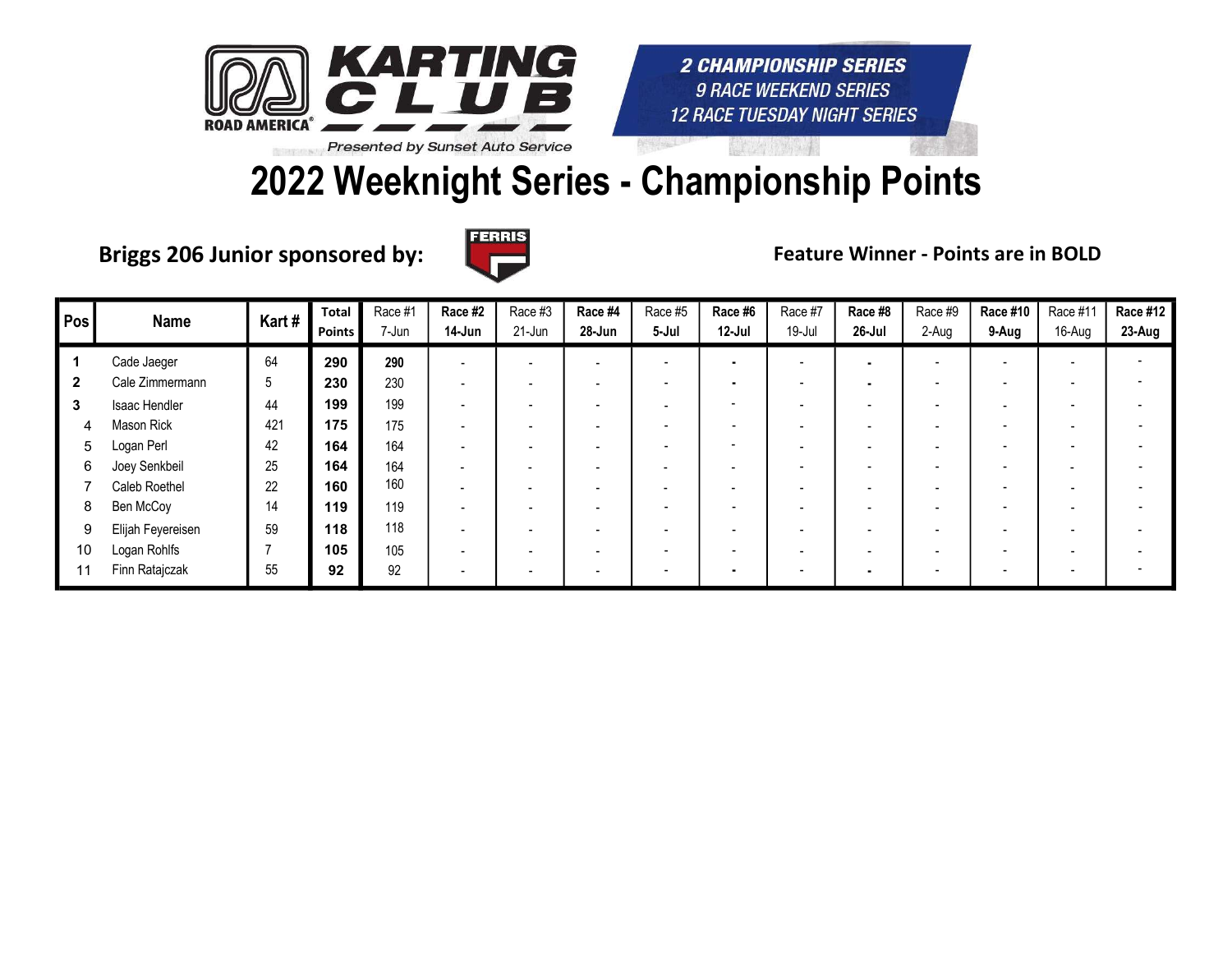

# 2022 Weeknight Series - Championship Points

Briggs 206 Senior sponsored by: Feature Winner - Points are in BOLD



| Pos | <b>Name</b>            | Kart# | <b>Total</b><br><b>Points</b> | Race #1<br>7-Jun | Race #2<br>14-Jun        | Race #3<br>$21$ -Jun | Race #4<br>28-Jun        | Race #5<br>5-Jul         | Race #6<br>$12$ -Jul     | Race #7<br>$19 -$ Jul    | Race #8<br>26-Jul        | Race #9<br>2-Aug | Race #10<br>9-Aug        | Race #11<br>16-Aug | <b>Race #12</b><br>23-Aug |
|-----|------------------------|-------|-------------------------------|------------------|--------------------------|----------------------|--------------------------|--------------------------|--------------------------|--------------------------|--------------------------|------------------|--------------------------|--------------------|---------------------------|
|     | Shayne Sullivan        | 91    | 300                           | 300              |                          |                      | $\equiv$                 | $\overline{\phantom{0}}$ |                          |                          |                          |                  |                          |                    |                           |
|     | Cayden Fretwell        | 51    | 235                           | 235              | $\overline{\phantom{0}}$ |                      | $\overline{\phantom{0}}$ | $\overline{\phantom{0}}$ | $\overline{\phantom{0}}$ |                          | $\overline{\phantom{0}}$ |                  |                          |                    |                           |
| 3   | Cam Ebben              | 216   | 215                           | 215              |                          |                      |                          |                          |                          |                          |                          |                  |                          |                    |                           |
|     | <b>Tyler Stolper</b>   | 23    | 182                           | 182              |                          |                      |                          |                          |                          |                          |                          |                  |                          |                    |                           |
| 5   | Colten Kessler         | 81    | 172                           | 172              | $\overline{\phantom{a}}$ |                      | ۰                        | $\blacksquare$           | $\overline{\phantom{0}}$ | $\overline{\phantom{a}}$ | $\overline{\phantom{a}}$ |                  | $\overline{\phantom{a}}$ |                    |                           |
| 6   | Ethan Jacobs           | 52    | 154                           | 154              | $\blacksquare$           |                      | $\bullet$                | $\blacksquare$           | $\blacksquare$           |                          | $\blacksquare$           |                  | ٠                        |                    |                           |
|     | Jett Ebben             | 636   | 141                           | 141              |                          |                      |                          |                          |                          |                          |                          |                  |                          |                    |                           |
| 8   | <b>Emily Demaster</b>  | 87    | 125                           | 125              |                          |                      |                          |                          | $\overline{\phantom{0}}$ |                          |                          |                  |                          |                    |                           |
| 9   | <b>Tanner DeMaster</b> | 199   | 106                           | 106              |                          |                      |                          |                          |                          |                          |                          |                  |                          |                    |                           |
| 10  | Ethan Alexander        | 33    | 94                            | 94               |                          |                      | $\overline{\phantom{a}}$ |                          | $\overline{\phantom{0}}$ |                          | $\overline{\phantom{0}}$ |                  |                          |                    |                           |
| 11  | Mario Carini           | 43    | 90                            | 90               |                          |                      | $\overline{\phantom{0}}$ |                          | $\overline{\phantom{0}}$ |                          |                          |                  |                          |                    |                           |
| 12  | Kasi Graff             | 17    | 86                            | 86               |                          |                      |                          |                          |                          |                          |                          |                  |                          |                    |                           |
| 13  | Luke Kilgore           | 3     | 77                            | 77               | $\overline{\phantom{a}}$ |                      | $\overline{\phantom{a}}$ |                          | $\overline{\phantom{0}}$ | $\overline{\phantom{0}}$ | $\overline{\phantom{0}}$ |                  |                          |                    |                           |
| 14  | Ellie Stern            | 18    | 73                            | 73               |                          |                      |                          |                          | $\overline{\phantom{0}}$ |                          |                          |                  |                          |                    |                           |
| 15  | Alivia Blanke          | 11    | 66                            | 66               |                          |                      |                          |                          | $\overline{\phantom{0}}$ |                          |                          |                  |                          |                    |                           |
| 16  | Mason Briones          | 233   | 60                            | 60               |                          |                      |                          |                          |                          |                          |                          |                  |                          |                    |                           |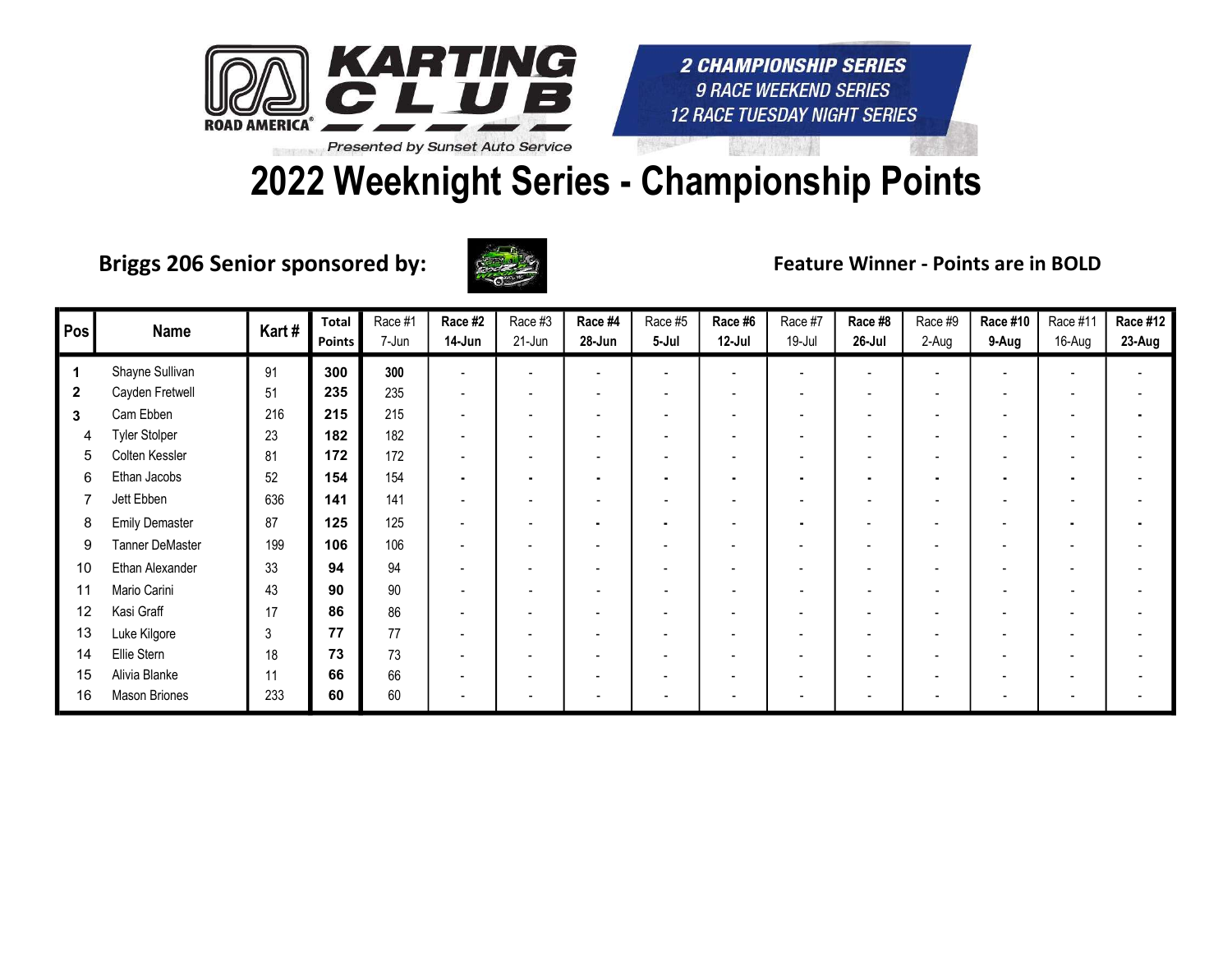

#### 2022 Weeknight Series - Championship Points

Briggs 206 Masters sponsored by: Feature Winner - Points are in BOLD



| Pos | <b>Name</b>         | Kart# | <b>Total</b><br>Points | Race #1<br>7-Jun | Race #2<br>14-Jun | Race #3<br>21-Jun        | Race #4<br>28-Jun        | Race #5<br>5-Jul | Race #6<br>12-Jul        | Race #7<br>19-Jul | Race #8<br>$26$ -Jul     | Race #9<br>2-Aug | <b>Race #10</b><br>9-Aug | Race #11<br>16-Aug | <b>Race #12</b><br>23-Aug |
|-----|---------------------|-------|------------------------|------------------|-------------------|--------------------------|--------------------------|------------------|--------------------------|-------------------|--------------------------|------------------|--------------------------|--------------------|---------------------------|
|     | Jon DeMaster        | 98    | 0                      |                  |                   | $\blacksquare$           |                          |                  | $\blacksquare$           |                   | ۰                        |                  | $\bullet$                |                    |                           |
| 2   | <b>Bart Schad</b>   | 65    | 0                      |                  |                   | $\overline{\phantom{0}}$ | $\overline{\phantom{0}}$ | -                | -                        |                   | $\overline{\phantom{a}}$ |                  | $\overline{\phantom{a}}$ |                    |                           |
| 3   | Jason Perl          | 42    | 0                      |                  |                   |                          |                          |                  | $\overline{\phantom{0}}$ |                   | $\overline{\phantom{0}}$ |                  | $\overline{\phantom{0}}$ |                    |                           |
|     | Ben Jacobs          | 771   | 0                      |                  |                   |                          |                          |                  | $\overline{\phantom{0}}$ |                   | $\overline{\phantom{0}}$ |                  | $\overline{\phantom{0}}$ |                    |                           |
| 5   | Don Westlie         | 11    | 0                      |                  |                   |                          | $\overline{\phantom{0}}$ |                  | -                        |                   | $\overline{\phantom{0}}$ |                  | $\overline{\phantom{0}}$ |                    |                           |
| 6   | <b>Brian Barber</b> | 27    | 0                      |                  |                   |                          | $\overline{\phantom{a}}$ |                  | -                        |                   | $\overline{\phantom{0}}$ |                  | $\overline{\phantom{0}}$ |                    |                           |
|     | Steve Griesbach     | 26    | 0                      |                  |                   |                          | $\overline{\phantom{0}}$ |                  | -                        |                   |                          |                  |                          |                    |                           |
| 8   | John Easley         |       | 0                      |                  |                   |                          | $\overline{\phantom{0}}$ |                  | -                        |                   | $\overline{\phantom{0}}$ |                  | $\overline{\phantom{0}}$ |                    |                           |
| 9   | Bill Hogan          | 6     | 0                      |                  |                   |                          | $\overline{\phantom{0}}$ |                  | $\overline{\phantom{0}}$ |                   | $\overline{\phantom{0}}$ |                  | $\overline{\phantom{0}}$ |                    |                           |
| 10  | Zachary Radke       | 27    | 0                      |                  |                   |                          |                          |                  |                          |                   |                          |                  |                          |                    |                           |